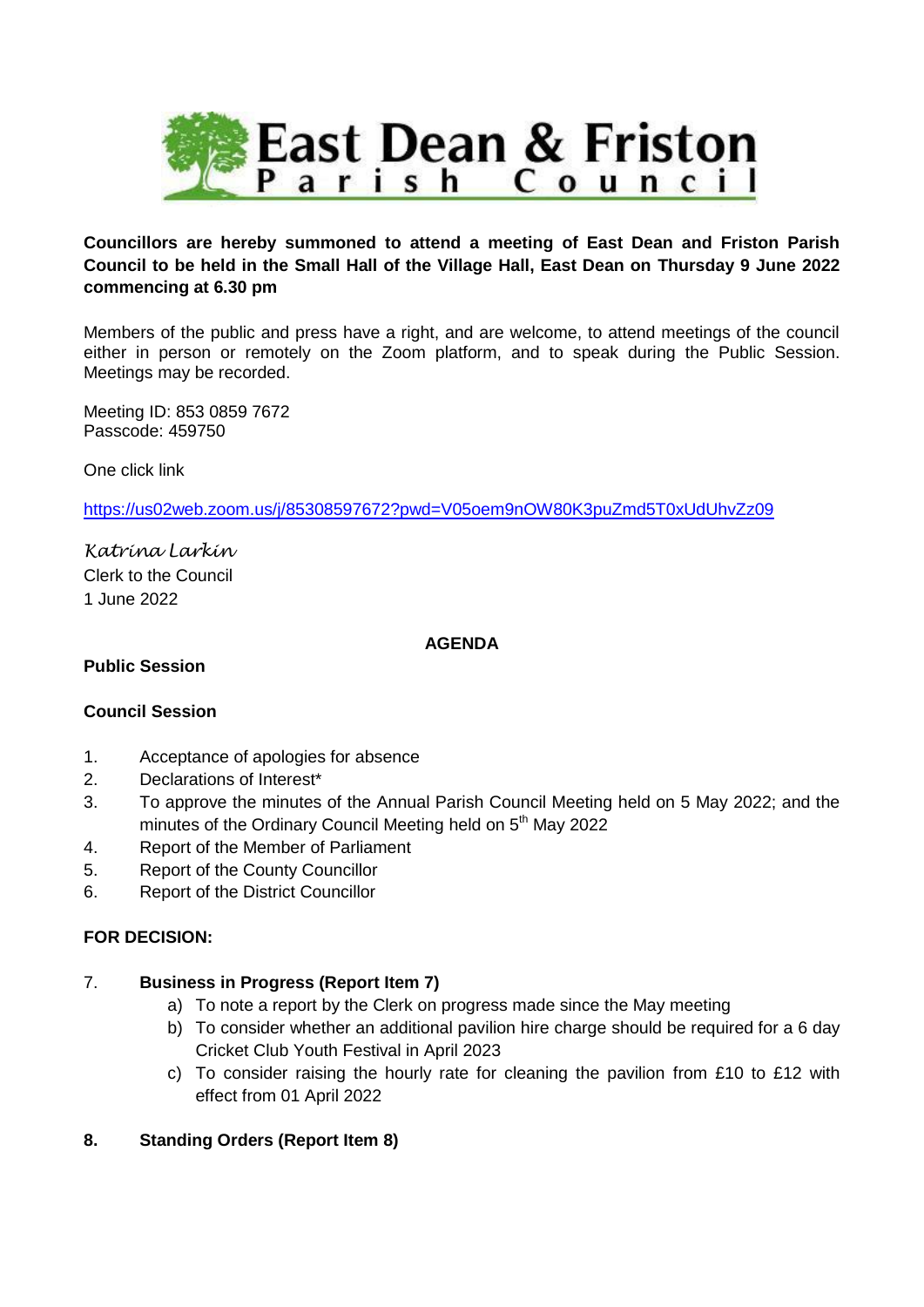To amend the council's Standing Orders in line with the amended Model published by the National Association of Local Councils in April 2022

-------------------------------------------------------------------------------------------------------------------------

# **9. Annual Governance and Accountability Return 2022 (Report Item 9)**

- a) To review and approve the draft Final Accounts 2021/22
- b) To formally confirm the effectiveness of the council's Internal Audit regime for the year 2021/22
- c) To consider and take note of the report of the Internal Auditor 2022
- d) To consider and approve the Annual Governance Statement 2022
- e) To consider and approve the Annual Accounting Statements 2022, with supporting end of year bank reconciliation and Explanation of Variances
- f) To approve the suggested period from Monday 13 June to Friday 22 July 2022 for the exercise of electors' rights in relation to the Unaudited Annual Return

# **10. Internal Auditor (Report Item 10)**

To appoint an Internal Auditor for the financial year 2022/23

# **11. Neighbourhood Plan**

To appoint a Chair of the Steering Group

# **12. Annual Village Meeting**

To note the draft minutes of the Annual Village Meeting held on 20 May 2022 (to follow)

# **13. Information and Data Protection**

To review the council's policy document: [http://www.edfparishcouncil.org.uk/On-Line\\_Library\\_21861.aspx](http://www.edfparishcouncil.org.uk/On-Line_Library_21861.aspx)

# **14. Waste and Minerals Policy**

To note that East Sussex County Council, Brighton & Hove City Council and the South Downs National Park Authority have drafted a revised Plan for the management of waste and production of minerals in East Sussex and Brighton & Hove, which will be subject to public Examination by a Planning Inspector. The documents submitted can be found at <https://eastsussex-consult.objective.co.uk/kse>

# **15. Payments and Receipts (Report Item 15)**

To approve payments for June 2022 and note receipts for May 2022

# **FOR NOTING:**

16. Urgent Items not on the Agenda which the Chair is of the opinion should be considered as a matter of urgency but not decision.

# 17. **Reports**

- a) Chair of the Council
- b) Planning Committee to note the draft minutes of the committee meeting held on 17 May 2022
- c) Finance to note the Budget Monitoring Report for Month 2, 2022/23 (Report Item 17 c to follow)
- d) Traffic Management Working Group